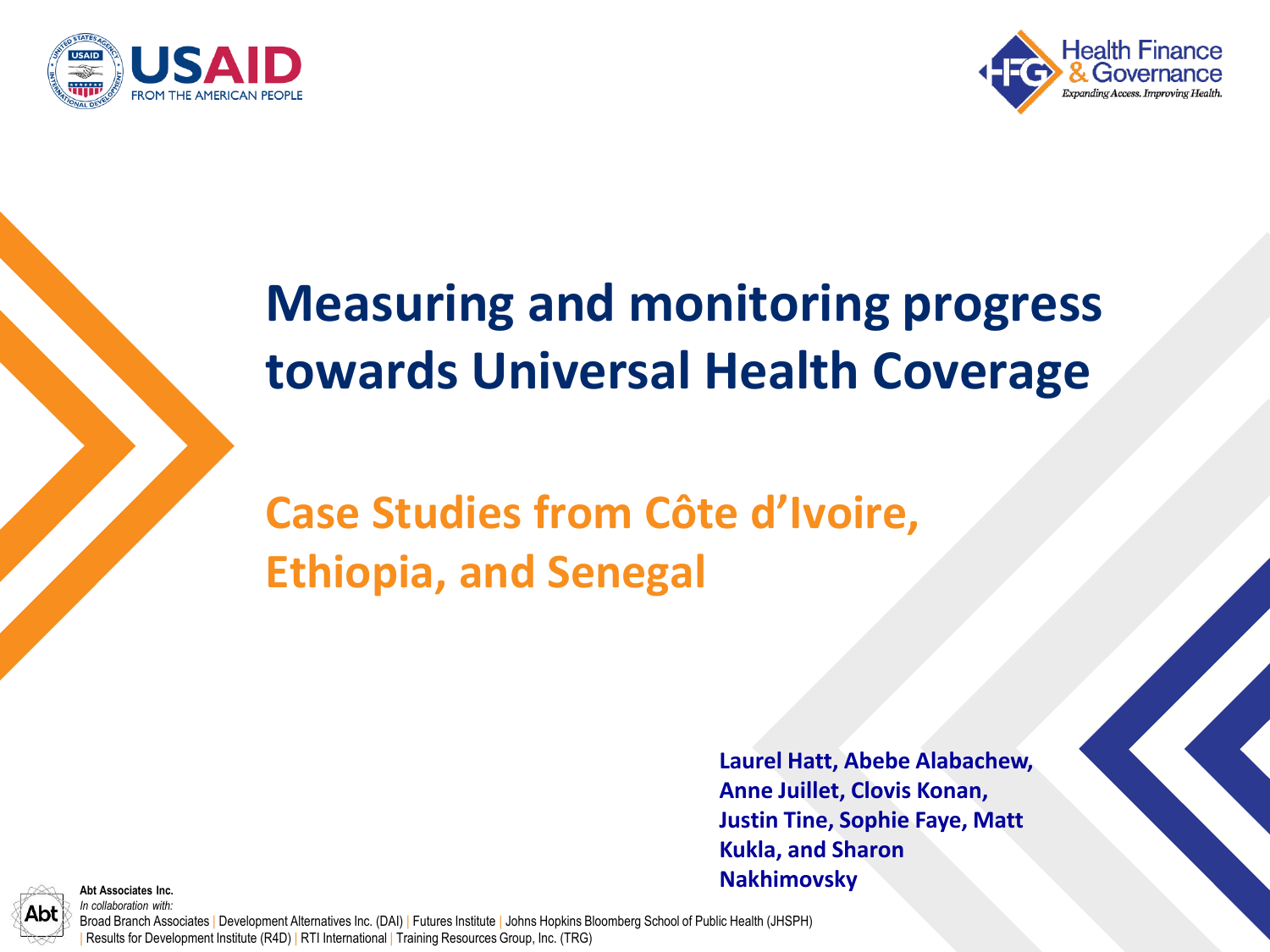### **Objectives of the case studies**

- ▶ Explore how UHC is currently being conceptualized and measured in 3 lower- and lower-middle-income contexts engaged in UHC efforts
- ▶ Document availability of various proposed UHC indicators
- ▶ Seek feedback from key informants on these indicators' relevance and feasibility in each context
- ▶ Review countries' capacity to collect and use UHC indicators; identify challenges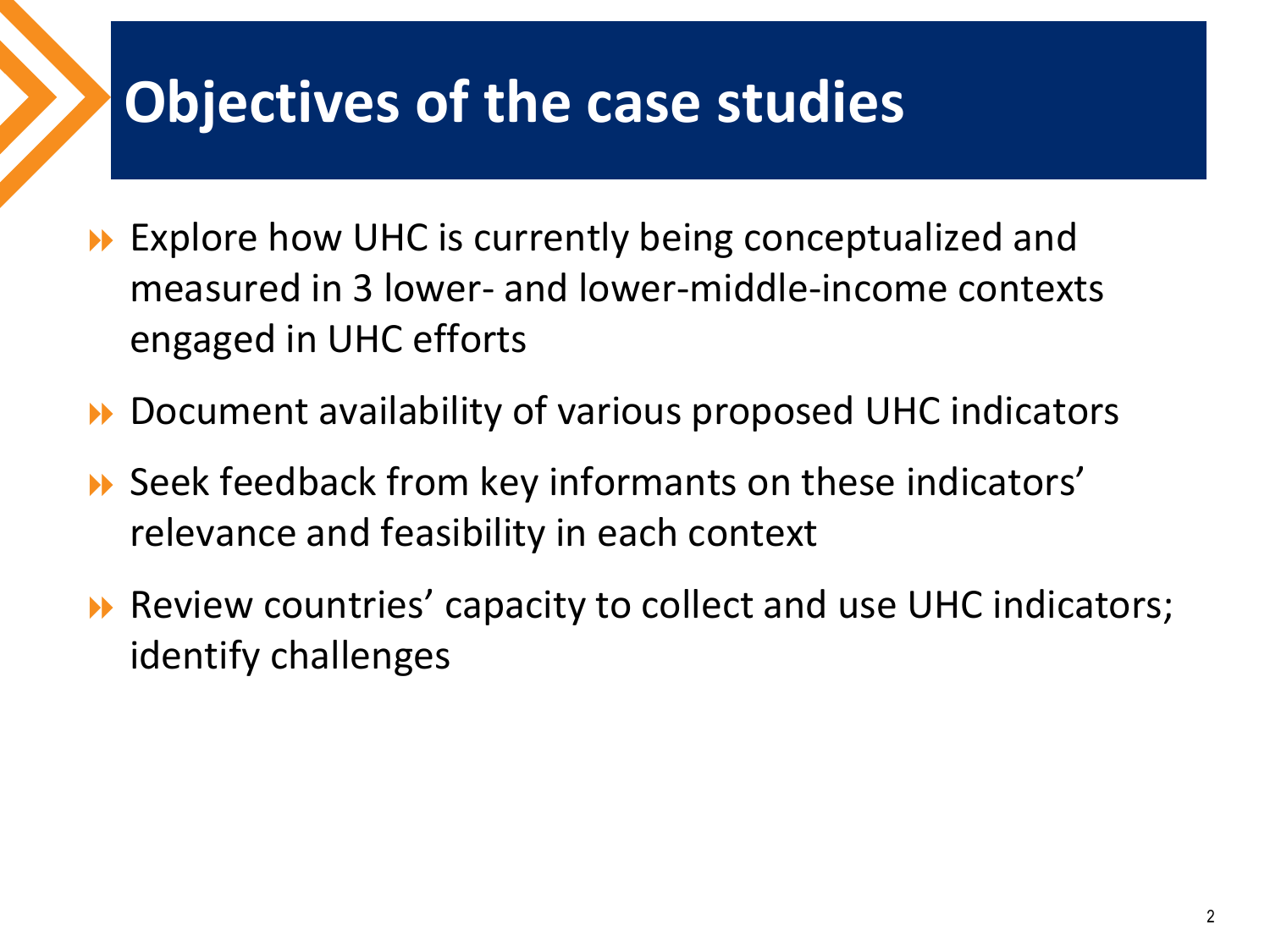### **Methods**

#### Drafted **list of candidate UHC indicators proposed by WHO/WB**

- ◆ **Service coverage indicators**: Utilization of quality services for MCH, FP, communicable diseases, NCDs among those in need
- **Financial protection indicators**: incidence of impoverishing OOP spending at household level; reliance on OOP to finance health care; government spending on health
- Reviewed available secondary data (DHS, MICS, NHA, consumption surveys, annual health reports, etc.)
- Conducted **key informant interviews** with relevant government officials, health information systems and statistics departments, insurance institutions, donor partners, and health care provider representatives (n=18 in Senegal, n=15 in Cote d'Ivoire, n=10 in Ethiopia)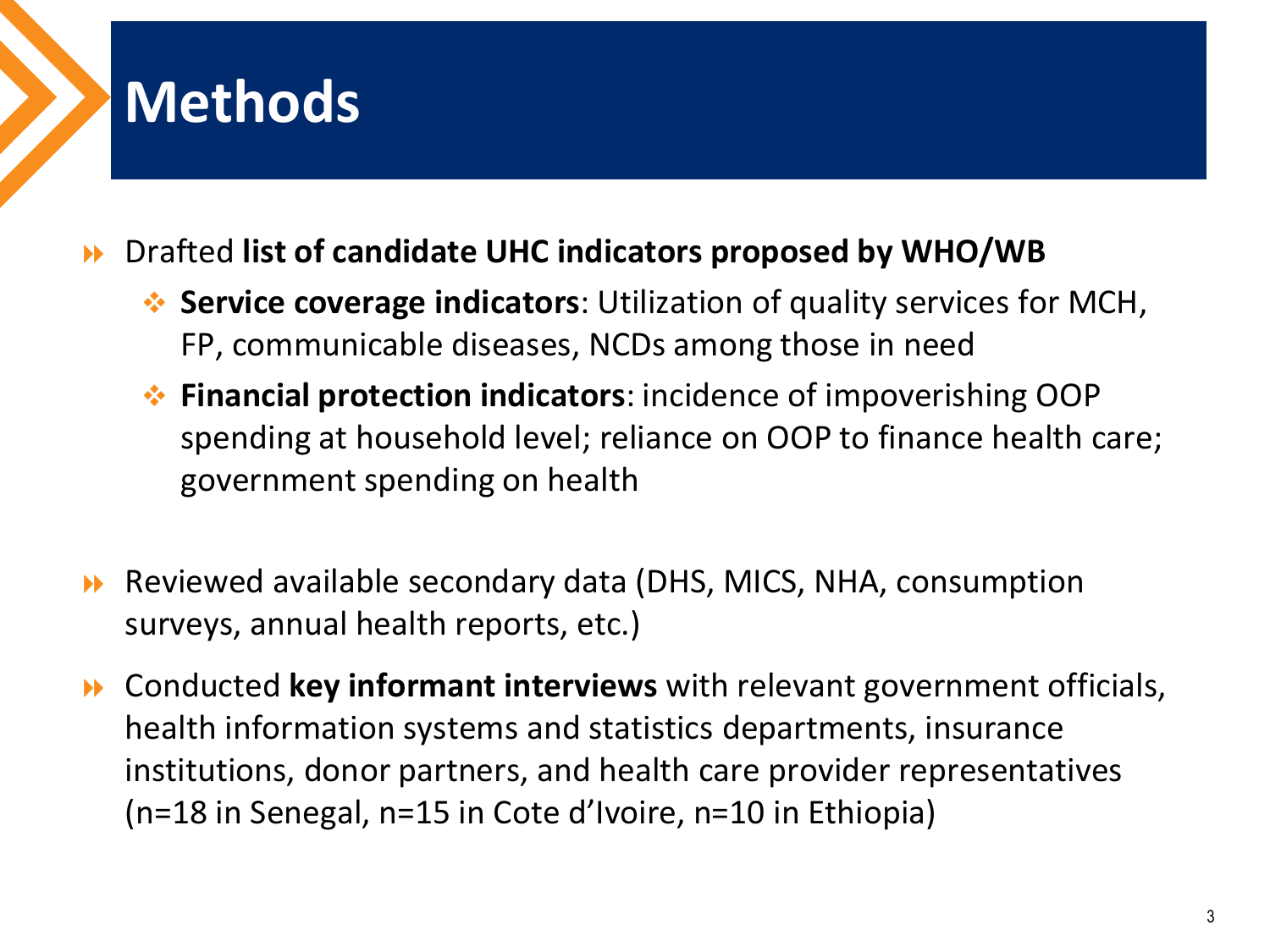# **SELECTED FINDINGS**

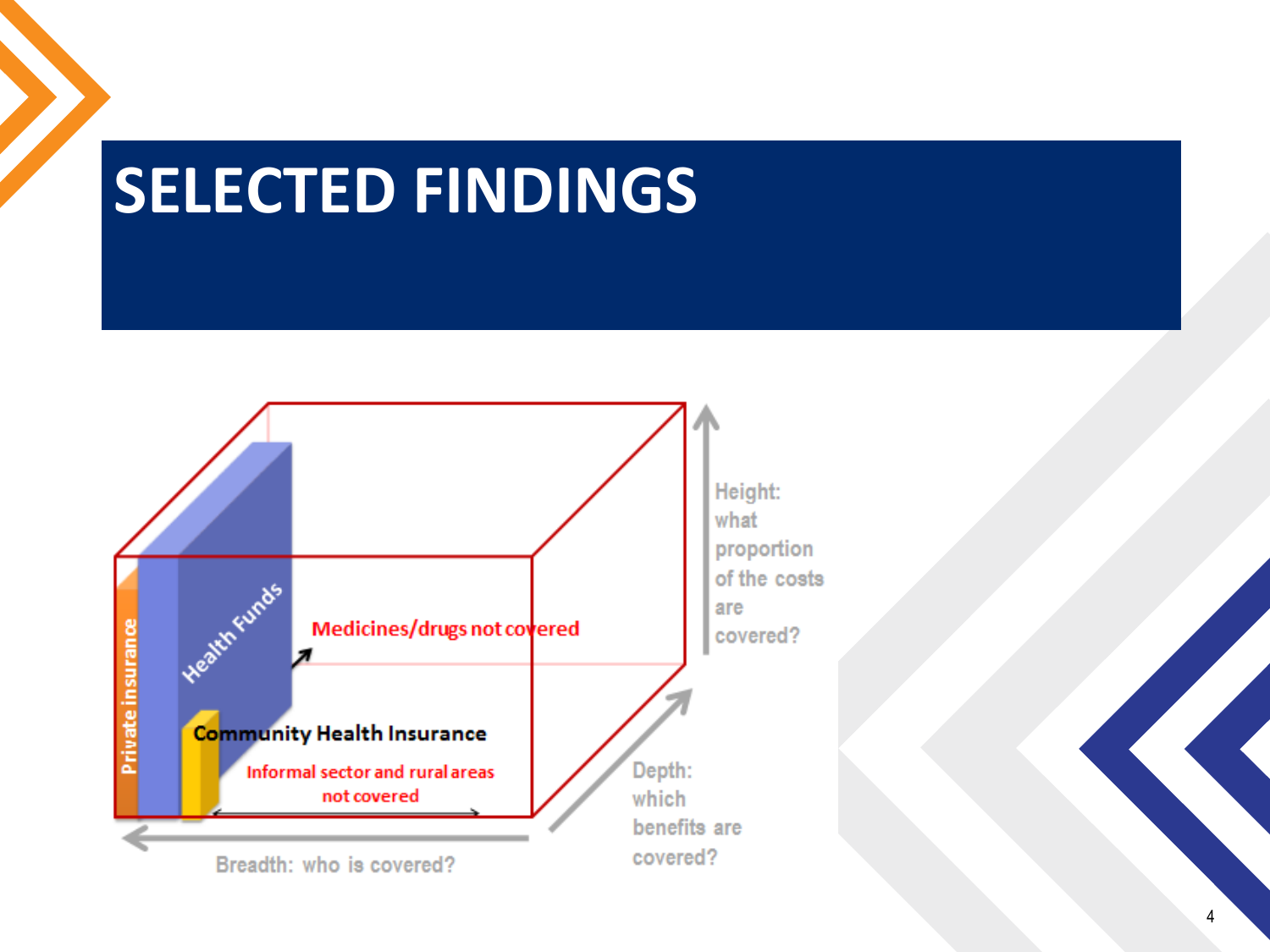## **Stakeholder conceptualizations of UHC**

### **▶ Cote d'Ivoire:**

- $\cdot$  UHC = national health insurance, free/subsidized care, eventually quality improvements
- $\leftrightarrow$  Address high dependence on OOP (69%)
- **Ethiopia:** 
	- $\cdot$  UHC = universal access to primary health care
	- ◆ Massive expansion of primary care infrastructure and work force, in addition to insurance, fee waivers

### **▶ Senegal:**

- $\cdot$  UHC = combination of mandatory insurance for formal sector, voluntary CBHI, free/subsidized care
- **◆ Address fragmentation**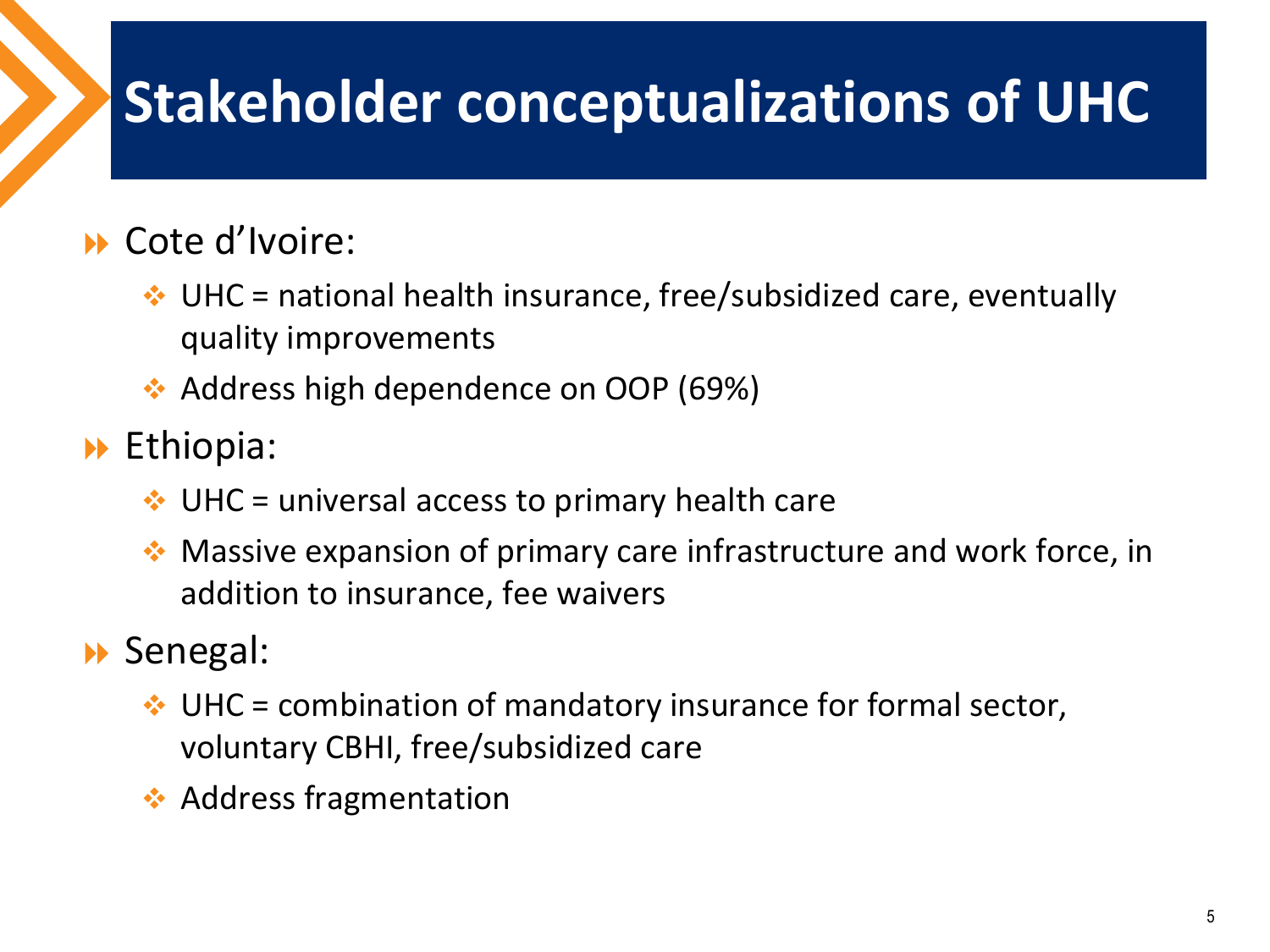# **Which service coverage indicators can be/are being routinely produced?**

|                               | Total # of        |                |                 |                |
|-------------------------------|-------------------|----------------|-----------------|----------------|
| <b>Indicators</b>             | <b>indicators</b> | Cote d'Ivoire  | <b>Ethiopia</b> | <b>Senegal</b> |
| Maternal health care          | 5                 | 5              | 5               | 5              |
| Child nutrition               | 6                 | 6              | 6               | 6              |
| Child vaccination             | 5                 | $\overline{4}$ | 5               | 5              |
| Treatment of sick children    | 3                 | 3              | $\overline{2}$  | 3              |
| <b>Family planning</b>        | $\overline{2}$    | $\overline{2}$ | $\overline{2}$  | $\overline{2}$ |
| Malaria prevention/treat      | 3                 | 3              | 3               | $\overline{3}$ |
| TB testing, treatment         | $\overline{2}$    | $\overline{2}$ | $\overline{2}$  | $\overline{2}$ |
| HIV/AIDS prevention/treat     | 5                 | 5              | $\overline{4}$  | 5              |
| Cancer prevention/treat       | 5                 | $\overline{1}$ | 3               | $\overline{0}$ |
| Cardiovascular diseases       | 5                 | $\mathbf{1}$   | 0               | $\overline{0}$ |
| <b>Diabetes</b>               | $\mathbf{1}$      | $\overline{0}$ | $\overline{0}$  | $\overline{0}$ |
| Chronic pain                  | $\overline{1}$    | $\overline{0}$ | $\overline{0}$  | $\overline{0}$ |
| Musculoskeletal<br>conditions | 1                 | 0              | 0               | 0              |
| Mental health                 | 1                 | $\overline{0}$ | $\overline{0}$  | $\overline{0}$ |
| <b>Vision Problems</b>        | $\mathbf{1}$      | $\overline{0}$ | $\overline{0}$  | $\overline{0}$ |
| <b>Hearing problems</b>       | $\mathbf 1$       | $\overline{0}$ | $\overline{0}$  | $\overline{0}$ |
| Dental/oral                   | $\mathbf{1}$      | $\overline{0}$ | $\overline{0}$  | $\overline{0}$ |
| Total                         | 49                | 32             | 32              | 32             |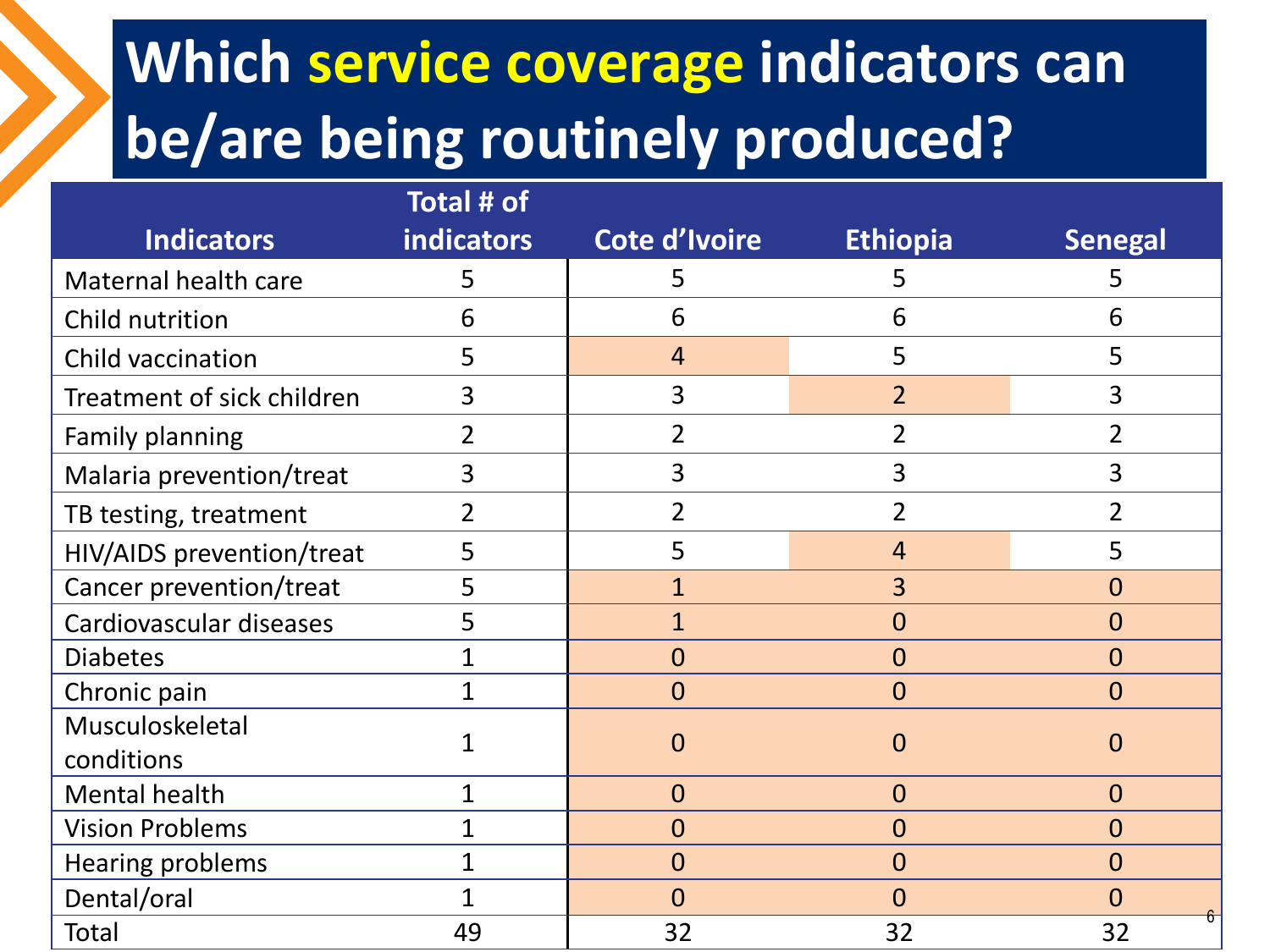# **Which financial coverage indicators can be/are being routinely produced?**

| <b>Indicators</b>                                                                                      | Total # of<br><b>indicators</b> | <b>Cote d'Ivoire</b> | <b>Ethiopia</b> | <b>Senegal</b> |
|--------------------------------------------------------------------------------------------------------|---------------------------------|----------------------|-----------------|----------------|
| <b>NHA indicators</b>                                                                                  | 3                               | 3                    | 3               | 3              |
| Incidence of catastrophic<br>expenditures                                                              | $\overline{2}$                  |                      | 0               | $\overline{2}$ |
| Incidence of impoverishment                                                                            | $\overline{2}$                  | $\overline{0}$       | $\overline{0}$  | $\overline{2}$ |
| Legal entitlement to health<br>services through insurance<br>or direct government<br>funding/provision |                                 |                      | 0               | $\Omega$       |
| Median price of generic<br>drugs compared to<br>international reference<br>pricing                     |                                 |                      | 0               | $\Omega$       |
| <b>TOTAL</b>                                                                                           | 9                               | 6                    | 3               | 7              |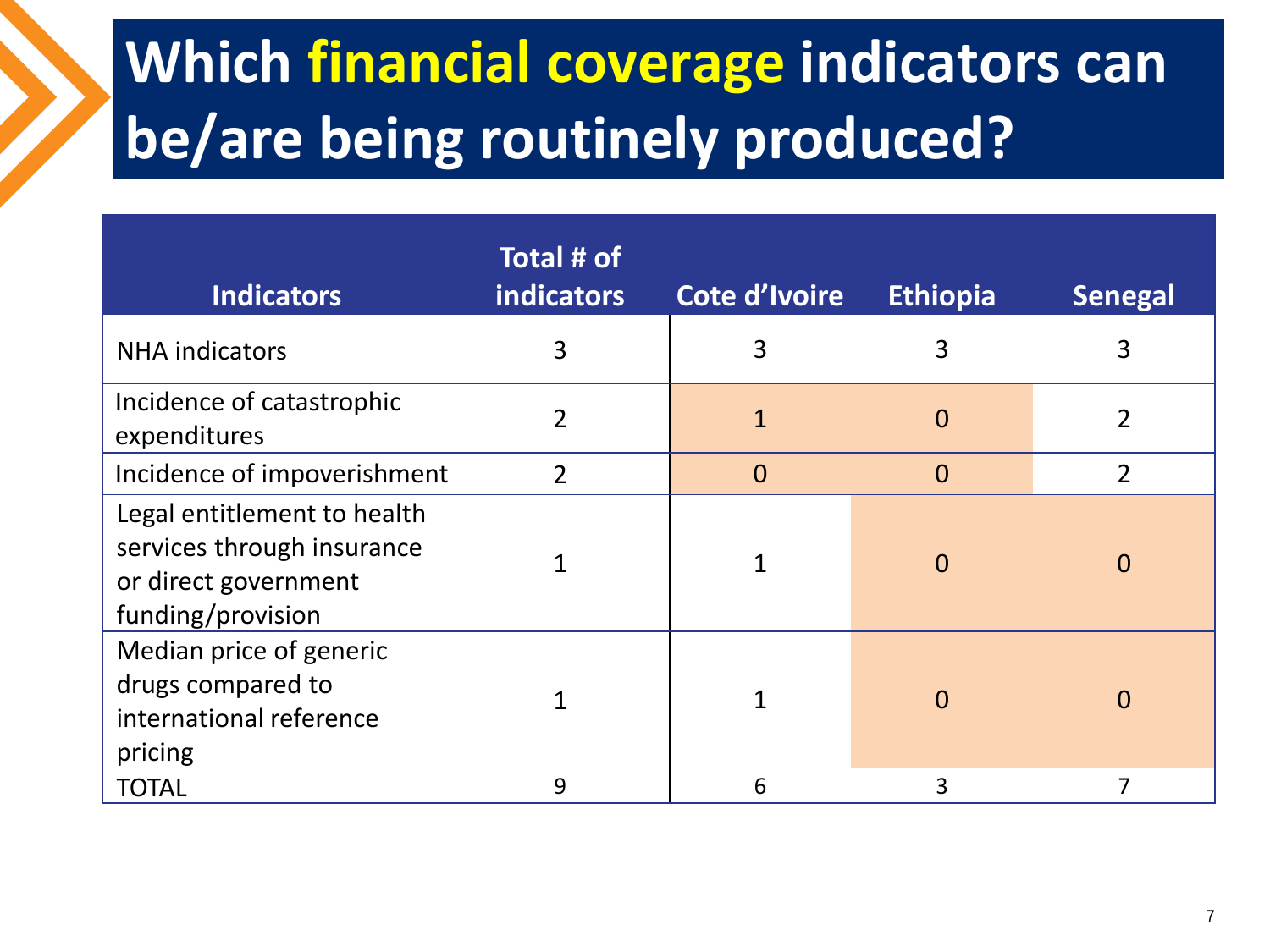## **Summary: Availability of indicators**

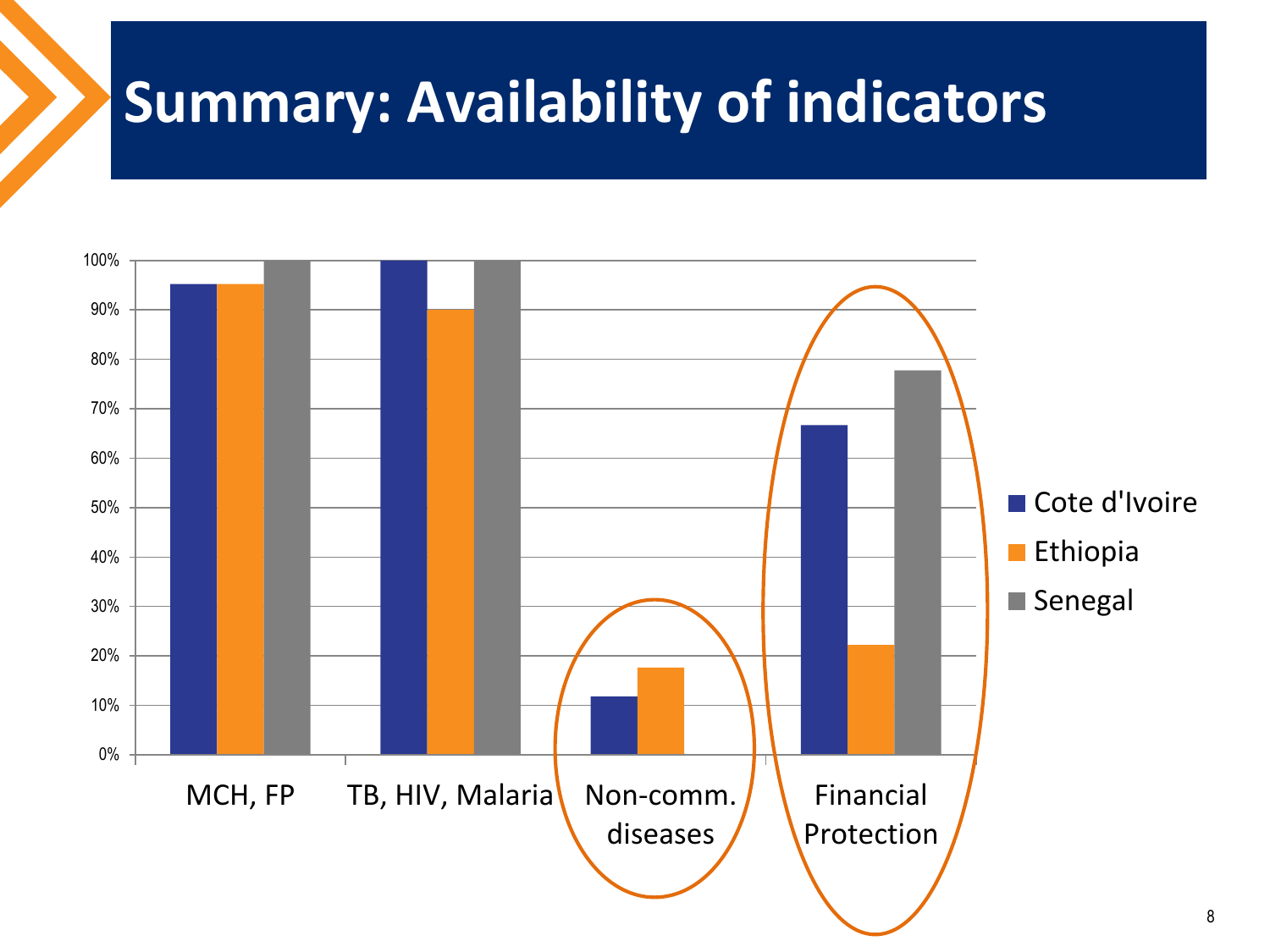# **Additional indicators proposed by key informants (1)**

#### Service coverage:

- ◆ Overall health facility contact rates
- **↓** Use rates among the insured

#### **Exercial protection**

- **▶ % of the population covered by insurance schemes**
- ▶ % of the poor receiving health care subsidy from government

#### $\rightarrow$  Institutional viability/sustainability

- Financial viability of UHC institutions and programs
- Extent to which schemes are reliant on general tax revenue subsidies
- Average reimbursement time (to providers/beneficiaries)
- Operating costs of management bodies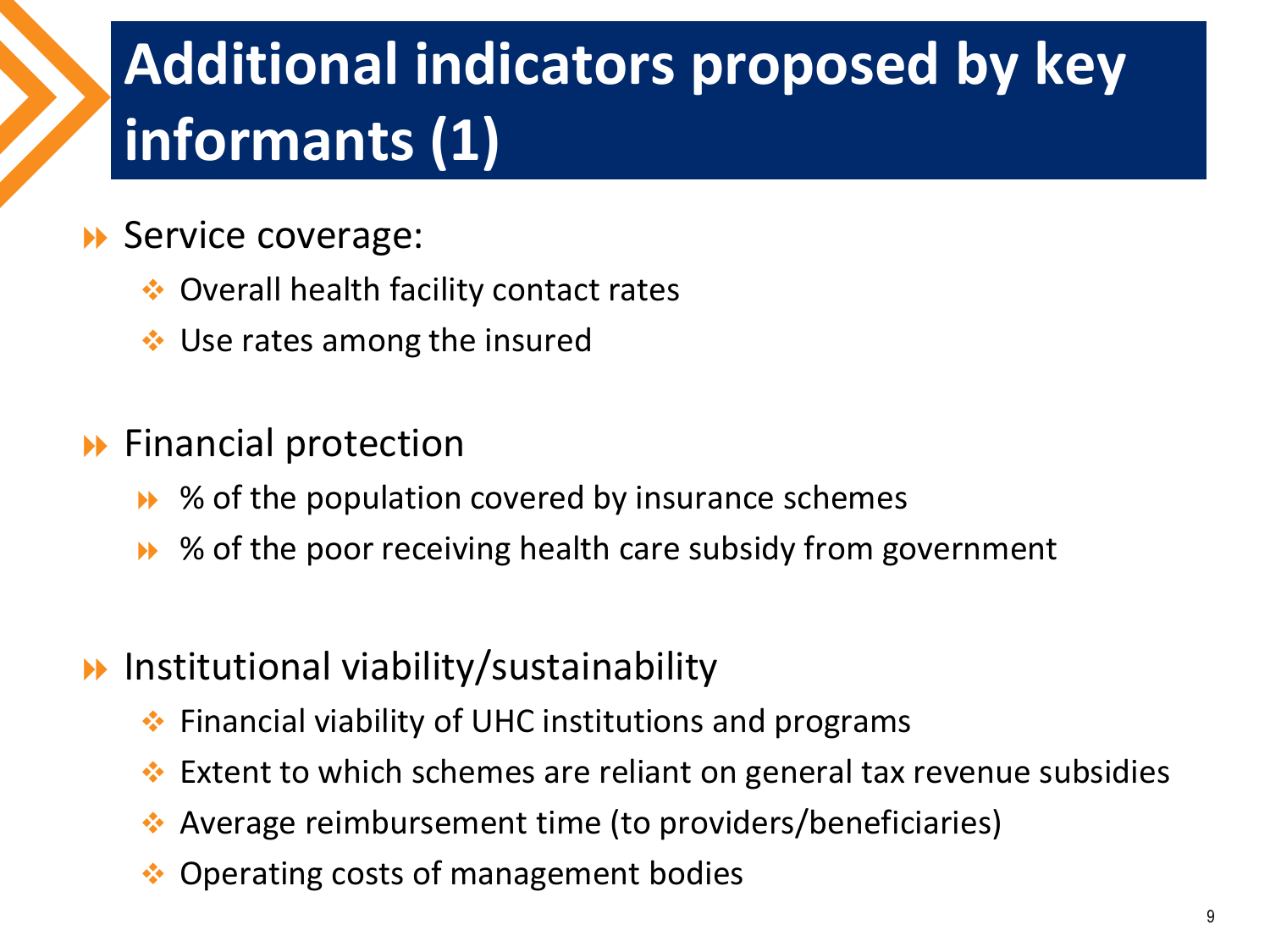# **Additional indicators proposed by key informants (2)**

#### $\rightarrow$  Service readiness and availability

- $\cdot$  % of health facilities that can provide all services in the basic package
- $\cdot$  Population living within 5, 10, 15 km of a health facility
- ◆ Percentage of facilities recording stock-outs for at least one key product during the period
- ◆ Availability of products / medicines for chronic diseases

### **\*\*** Quality

- $\div$  % of facilities accredited by NHI institutions
- **❖ Patient satisfaction indicators**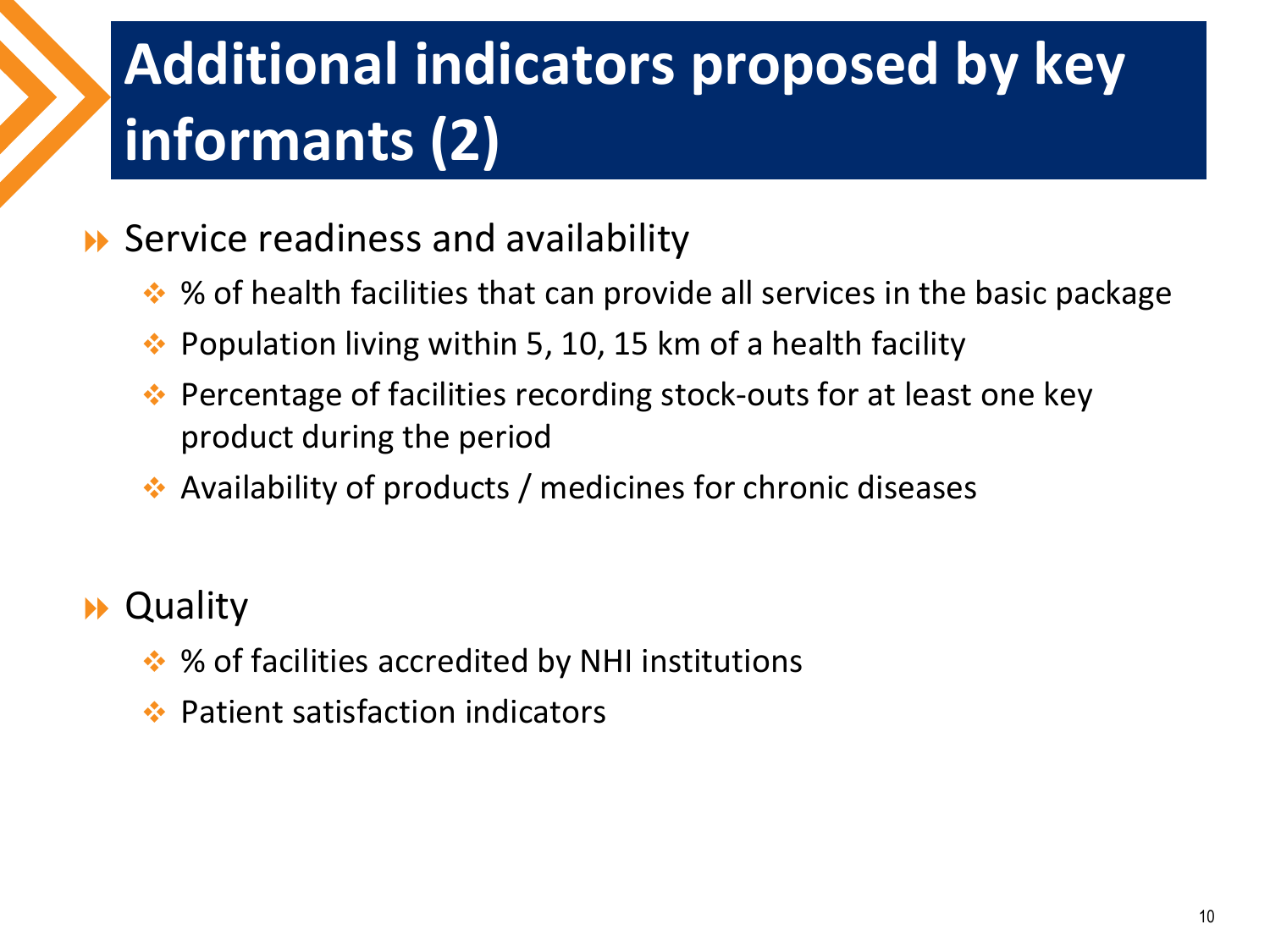## **KEY MESSAGES**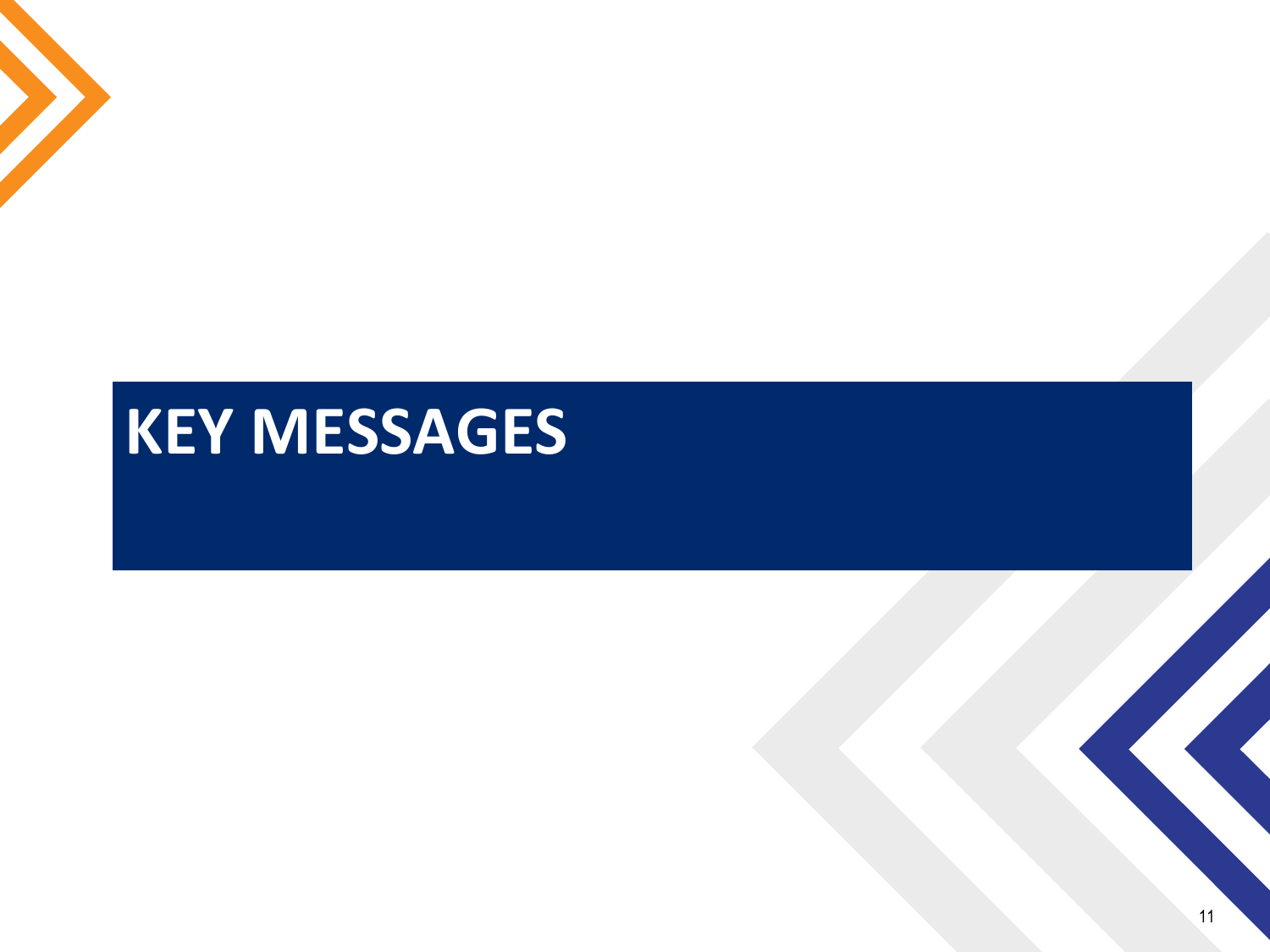## **Comprehensive, routine measurement of population coverage?**

- **→** Just getting on the radar screen...
- ▶ Focus is on getting functional institutions set up and operating successfully.
- Operational/programmatic indicators (available in real-time) were perceived by key informants to have greatest value.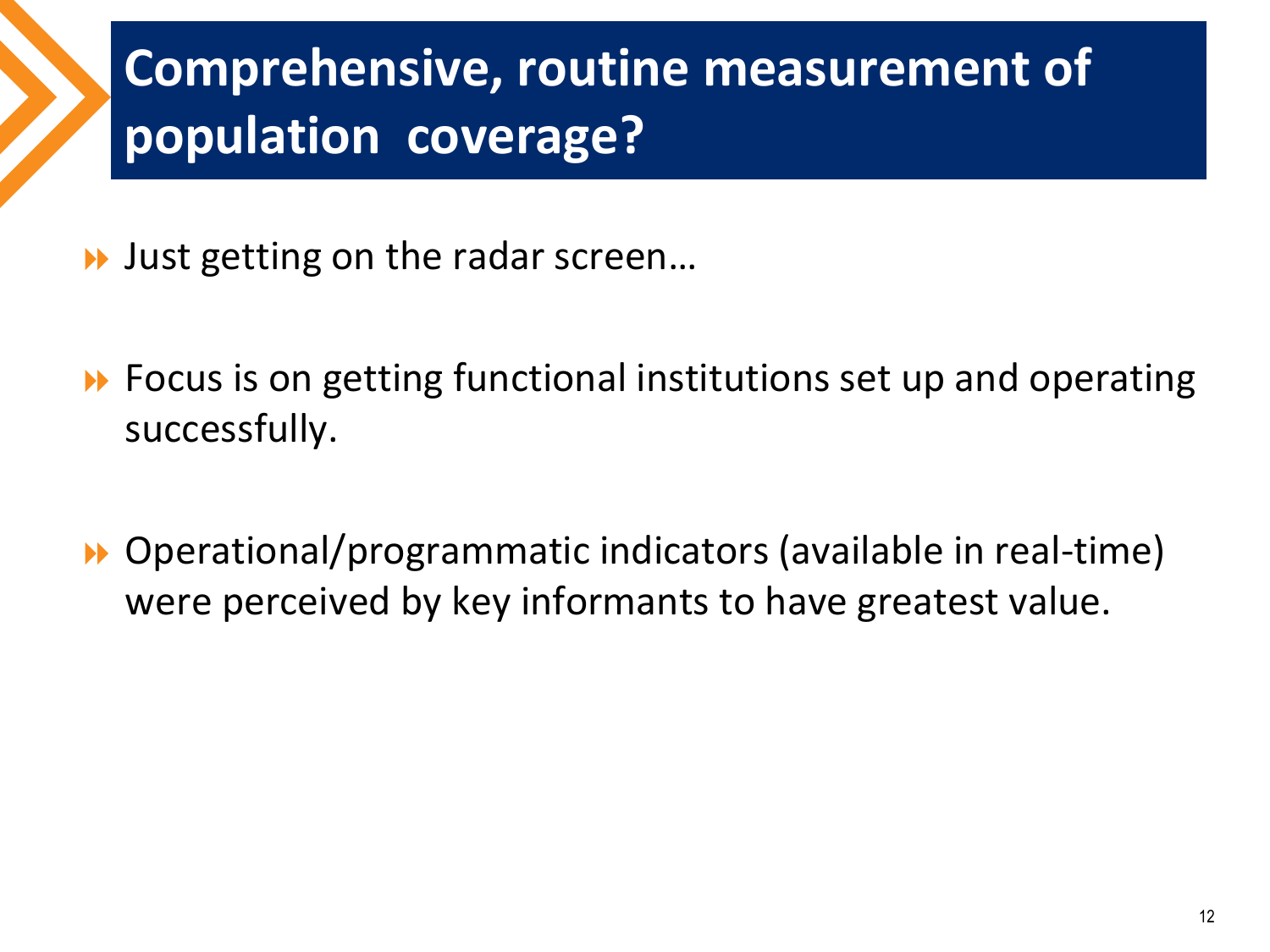## **Opportunities**

- Senegal's **Continuous DHS** conducted annually 2012-2017, among smaller sample
	- $\cdot$  Includes household and facility components
- Potential to leverage new **insurance schemes' information systems** to obtain information about quality of care
	- $\cdot$  Cote d'Ivoire eventually, reimbursements to be tied to norms/standards of practice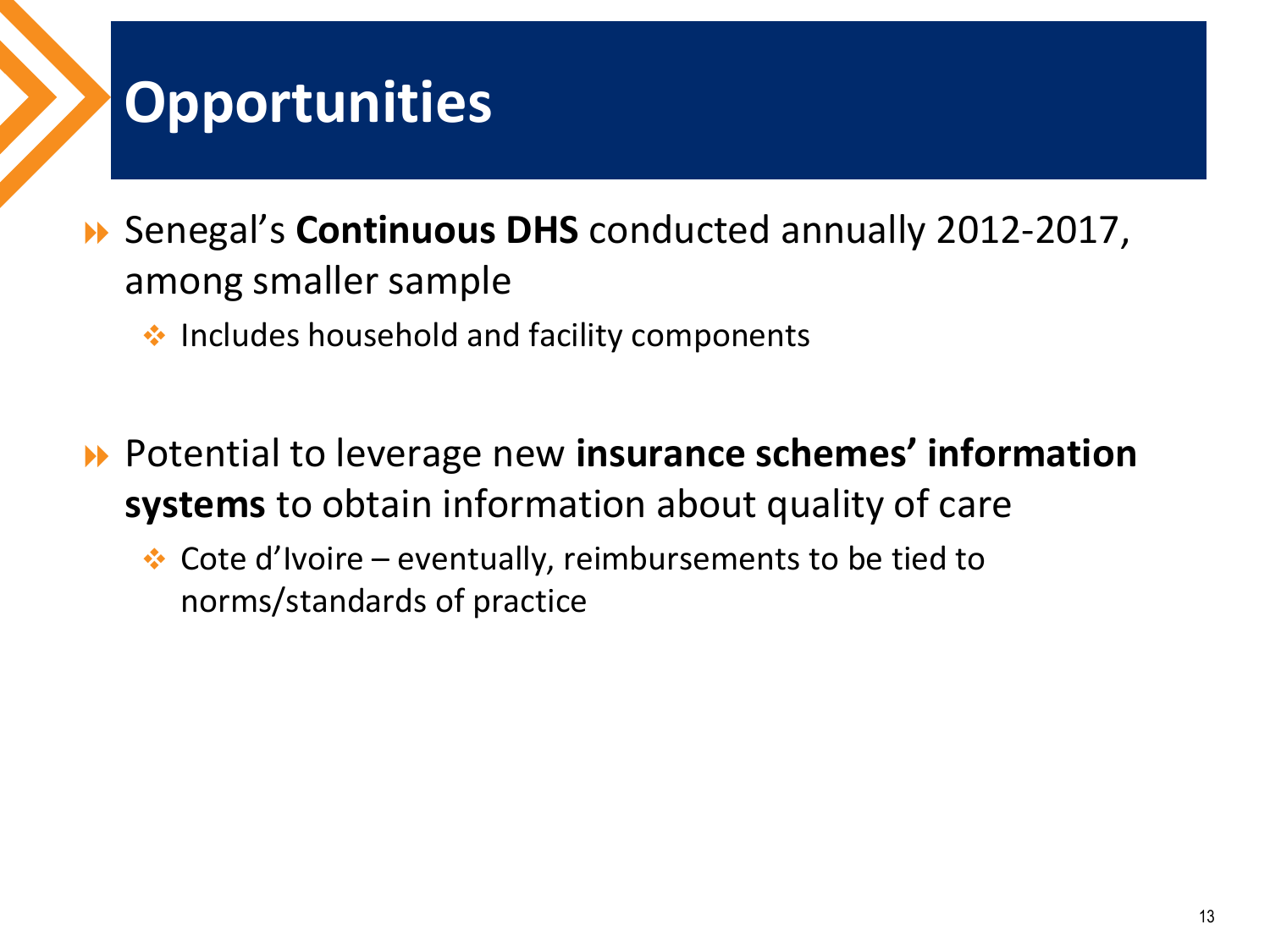## **Challenges**

### **▶ Building stronger HIS** – quality, completeness, timeliness

### **Harmonization/consolidation of data across sources**

- Parallel, non-integrated information systems across key institutions
- ◆ Potential to have access to wealth of new information OR plethora of information systems and templates that burden health workers
- Collecting and integrating routine data from **private providers**
- Collecting data on **NCDs**
- **I** Integrating quality measures into service coverage indicators
- Improving **financial protection measurement** 
	- $\cdot$  Poverty monitoring surveys occur only every 4-5 years not useful for real-time program management
	- Requires multiple data collection methods (household surveys, NHA, macroeconomic monitoring systems…)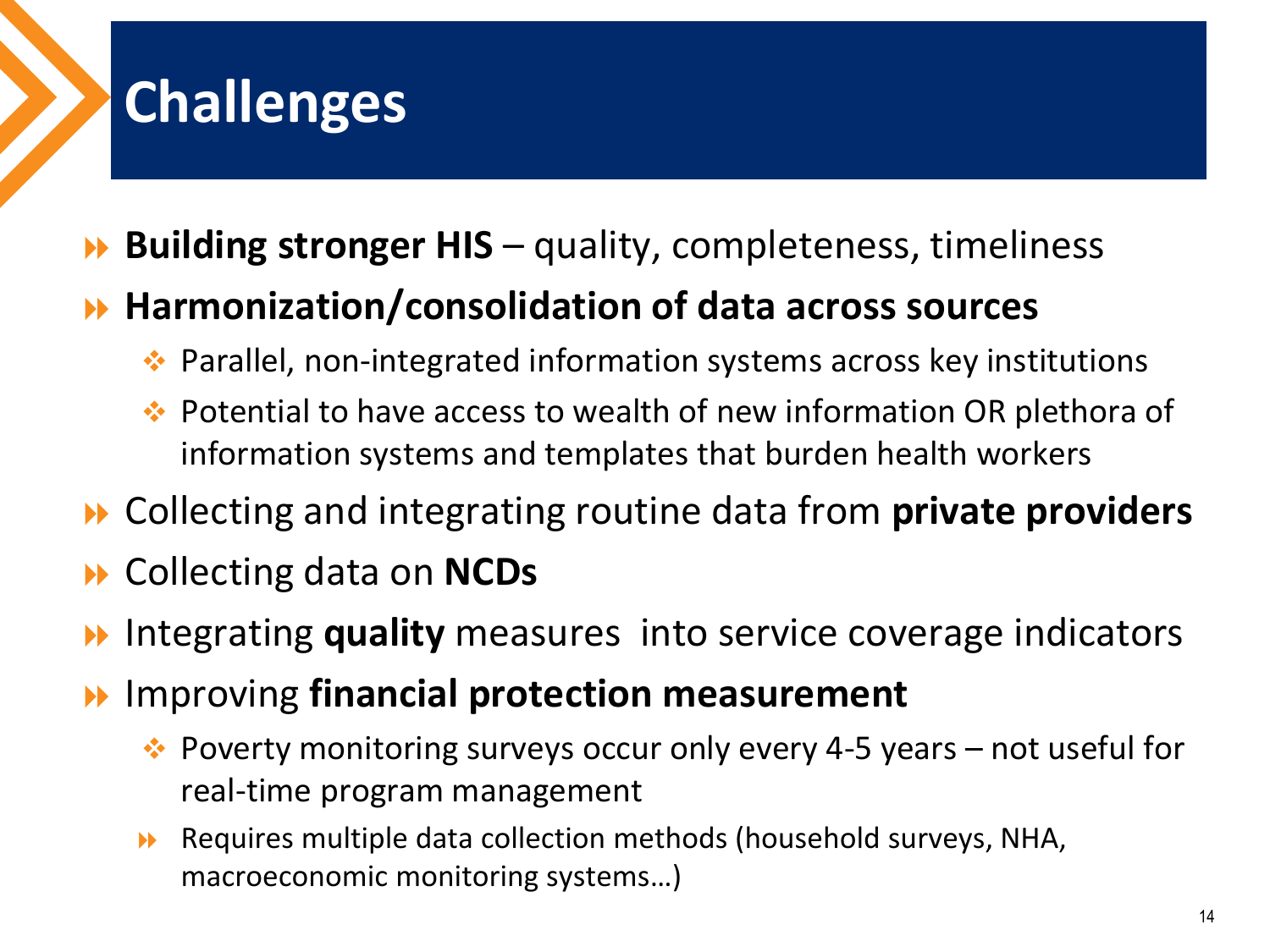### **Recommendations**

#### **Differentiate UHC measurement guidance by audience**

- ◆ Countries' indicators for strategic program management may not align with global monitoring indicators
- $\cdot$  Local programmatic relevance  $\rightarrow$  country buy-in

 **Prioritize feasible, direct indicators**: measures of services and people covered by specific UHC institutions/mechanisms.

- ◆ Focus on a shorter list of [tracer] service coverage indicators.
- ◆ Develop financial protection indicators that can be gathered routinely and used for program monitoring.